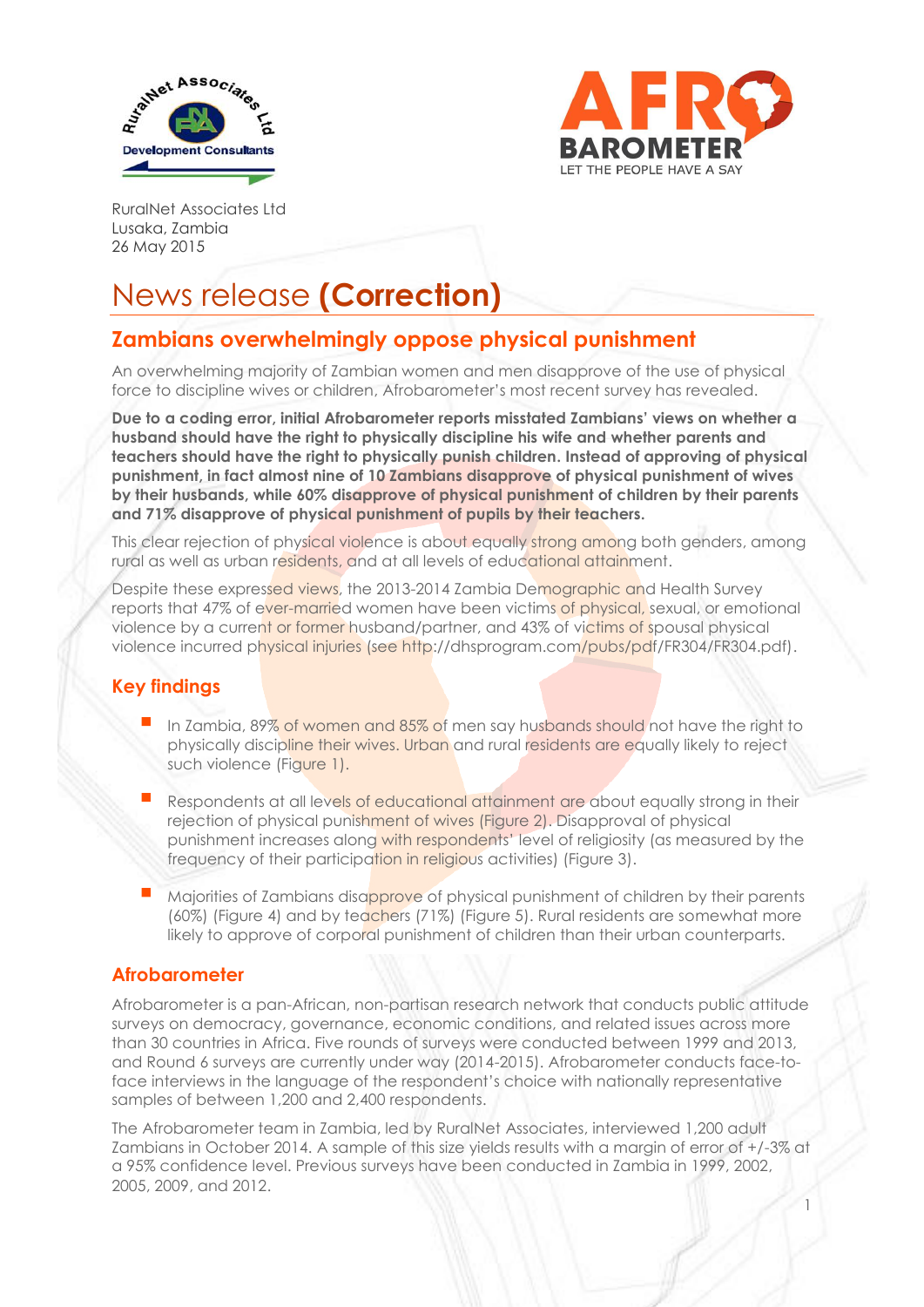

### **Charts**

**Figure 1: Disapproval of physical punishment of wives**  $\vert$  by respondent's urban-rural residence and gender | Zambia | 2014



**Respondents were asked:** *For each of the following statements, please tell me whether you agree or disagree: Husbands should have the right to use physical punishment on their wives as a way of disciplining them?*



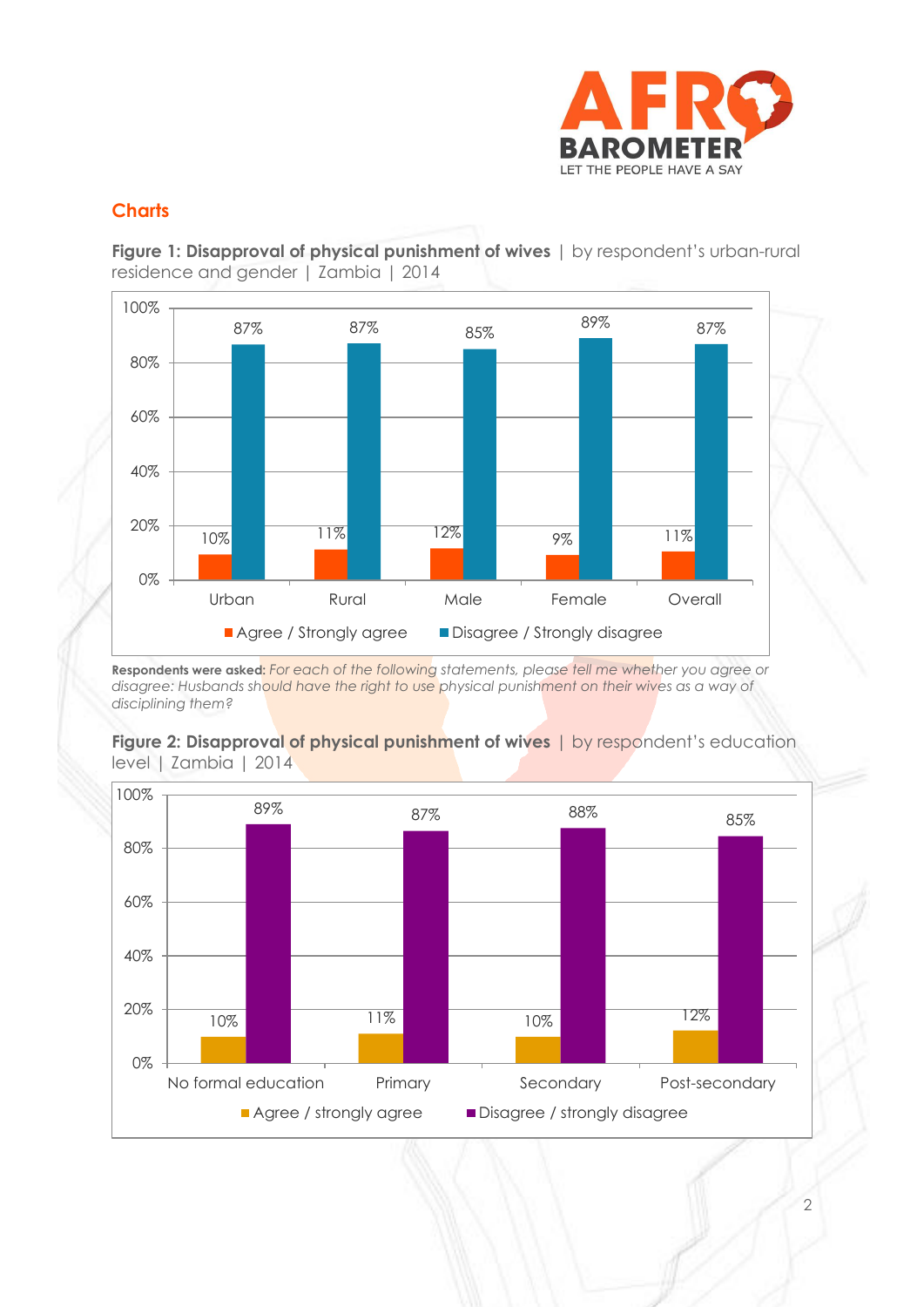



#### **Figure 3: Disapproval of physical punishment of wives**  $\vert$  by respondent's religiosity | Zambia | 2014

*Results show the proportions of respondents who agree/strongly agree and disagree/strongly disagree that husbands should have the right to physically punish their wives.*

**"Religiosity" is measured by responses to the question:** *People practice their religion in different ways. Aside from weddings and funerals, how often do you personally engage in religious practices like prayer, reading a religious book, or attending a religious service or a meeting of a religious group?*



**Figure 4: Disapproval of physical punishment of children by parents** | by respondent's urban-rural residence and gender | Zambia | 2014

*Respondents were asked: For each of the following statements, please tell me whether you agree or disagree: Parents should have the right to use physical punishment on their children as a way of disciplining them?*